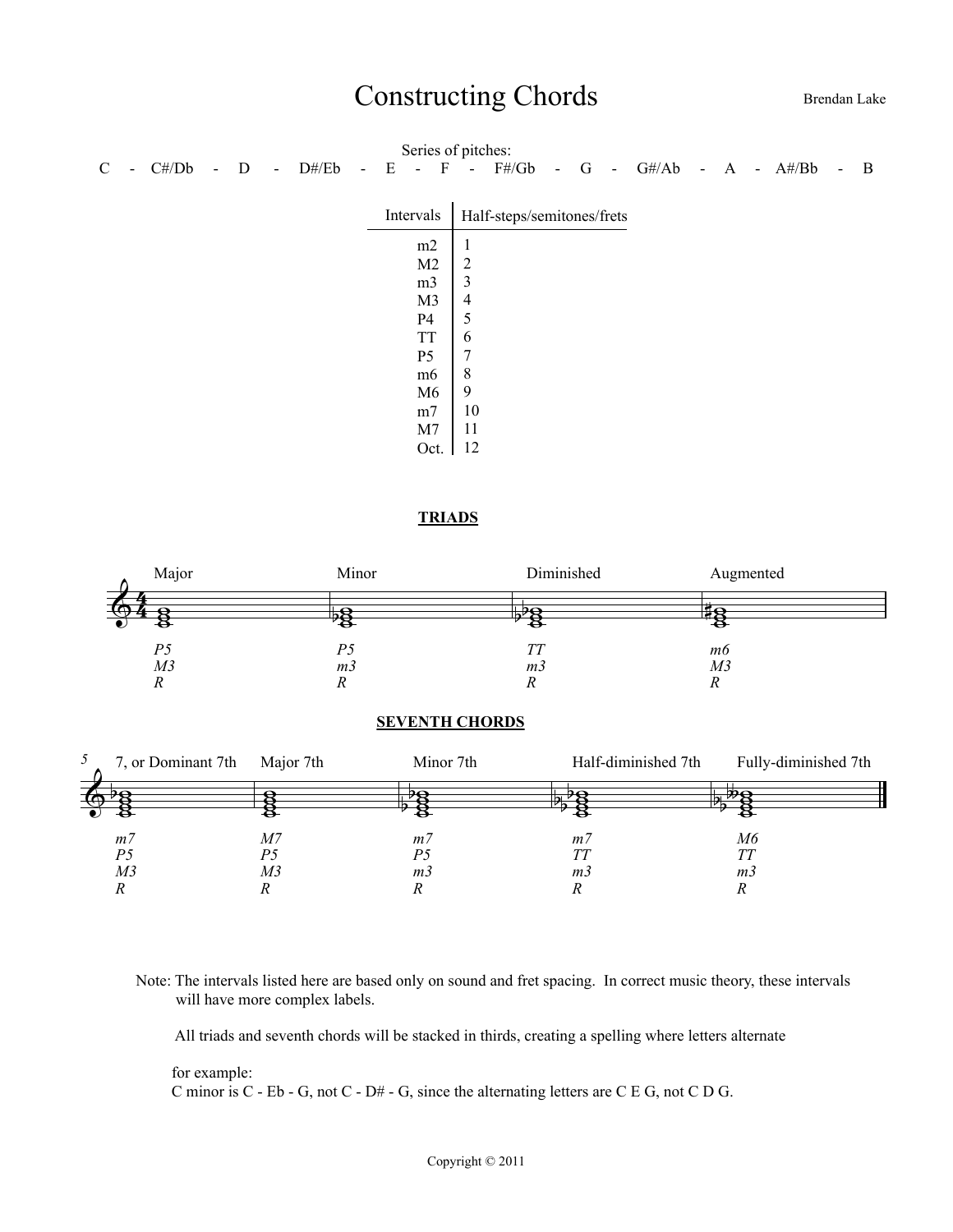## **Basic Chords**



www.brendanlakemusic.com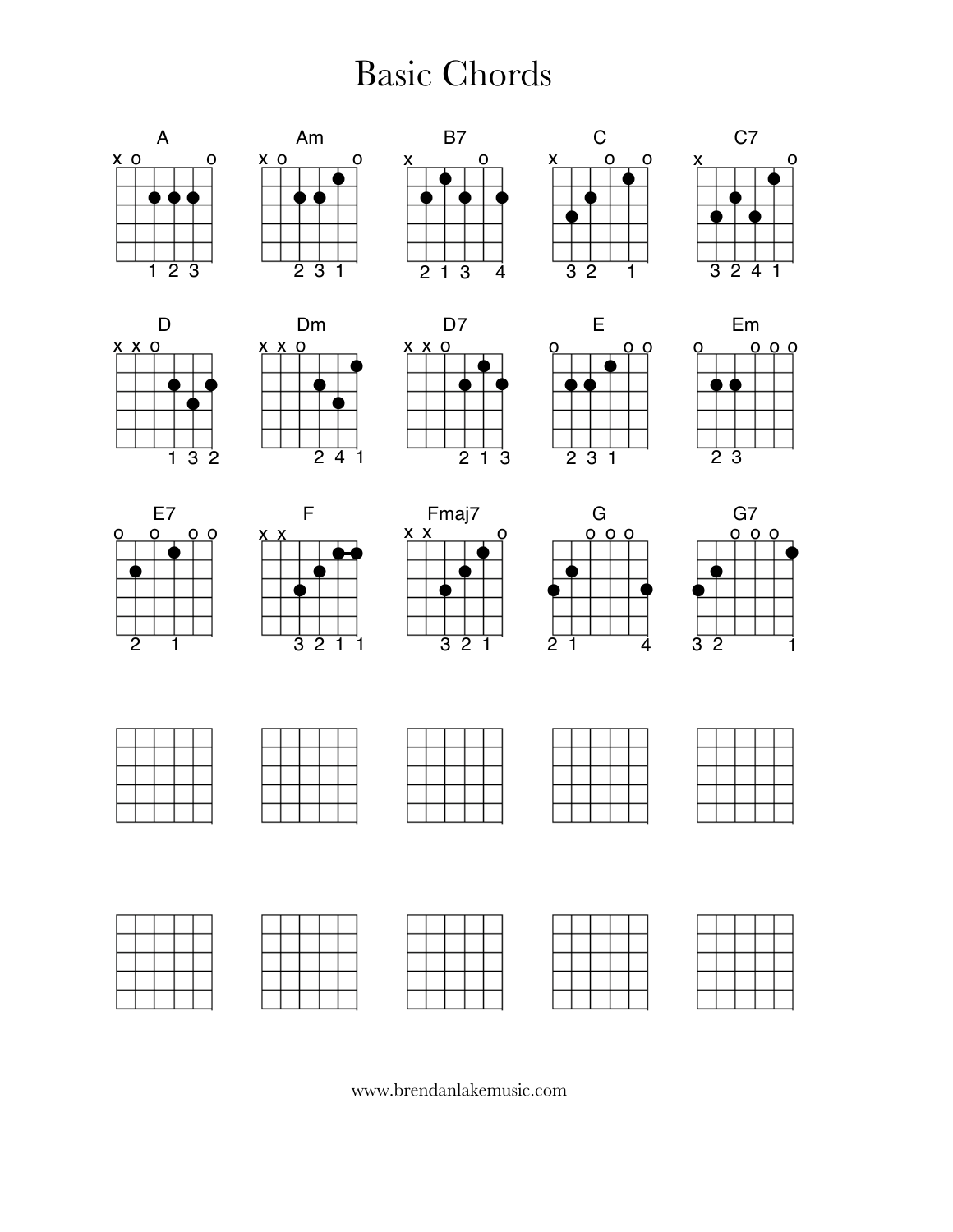### Movable Chord Shapes

Movable chord shapes are any chord shapes without open strings. The bass-note will



 $G \perp G \# \perp A$ 

- F#

∸

 $\perp$  B<sub>b</sub>  $\perp$  B  $\perp$  C  $\perp$  C#  $\perp$  D  $\perp$  Eb

⊥ Е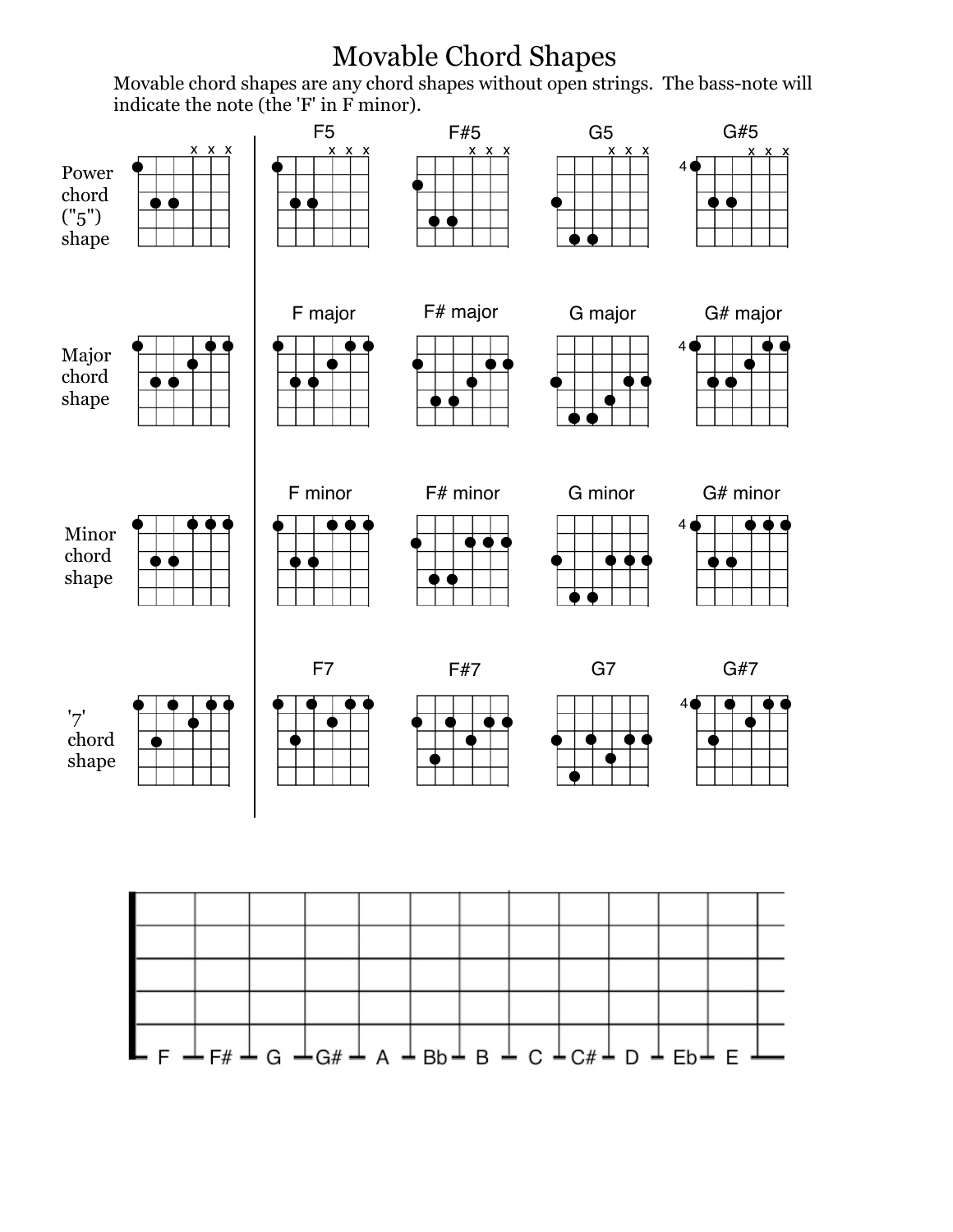### **Introduction to Chord Patterns**



www.brendanlakemusic.com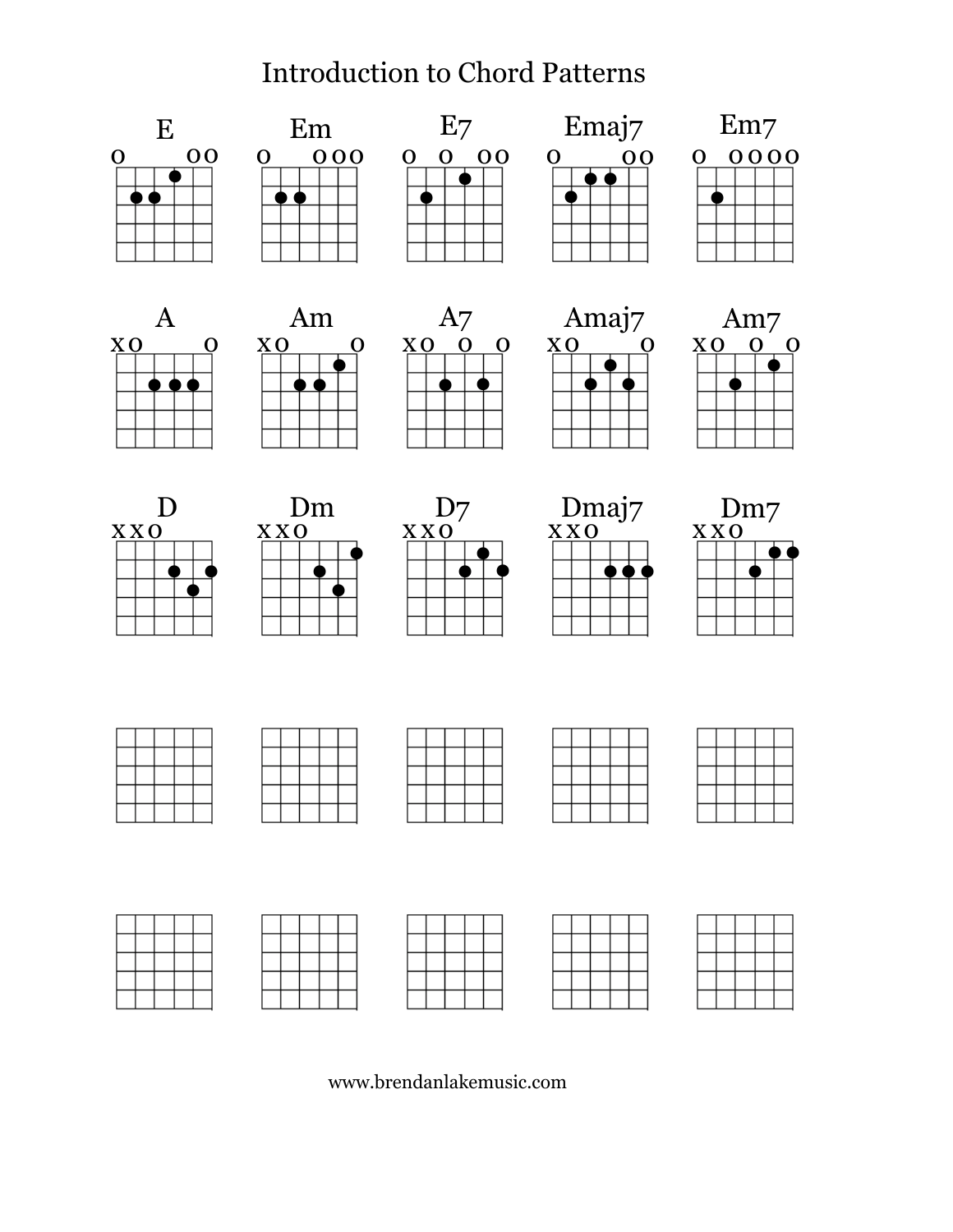# **Chord Patterns**



www.brendanlakemusic.com

1 2 3 4 1 3 2 4 4 2 3 1 1 3 4 1 1 2 3 4

1234